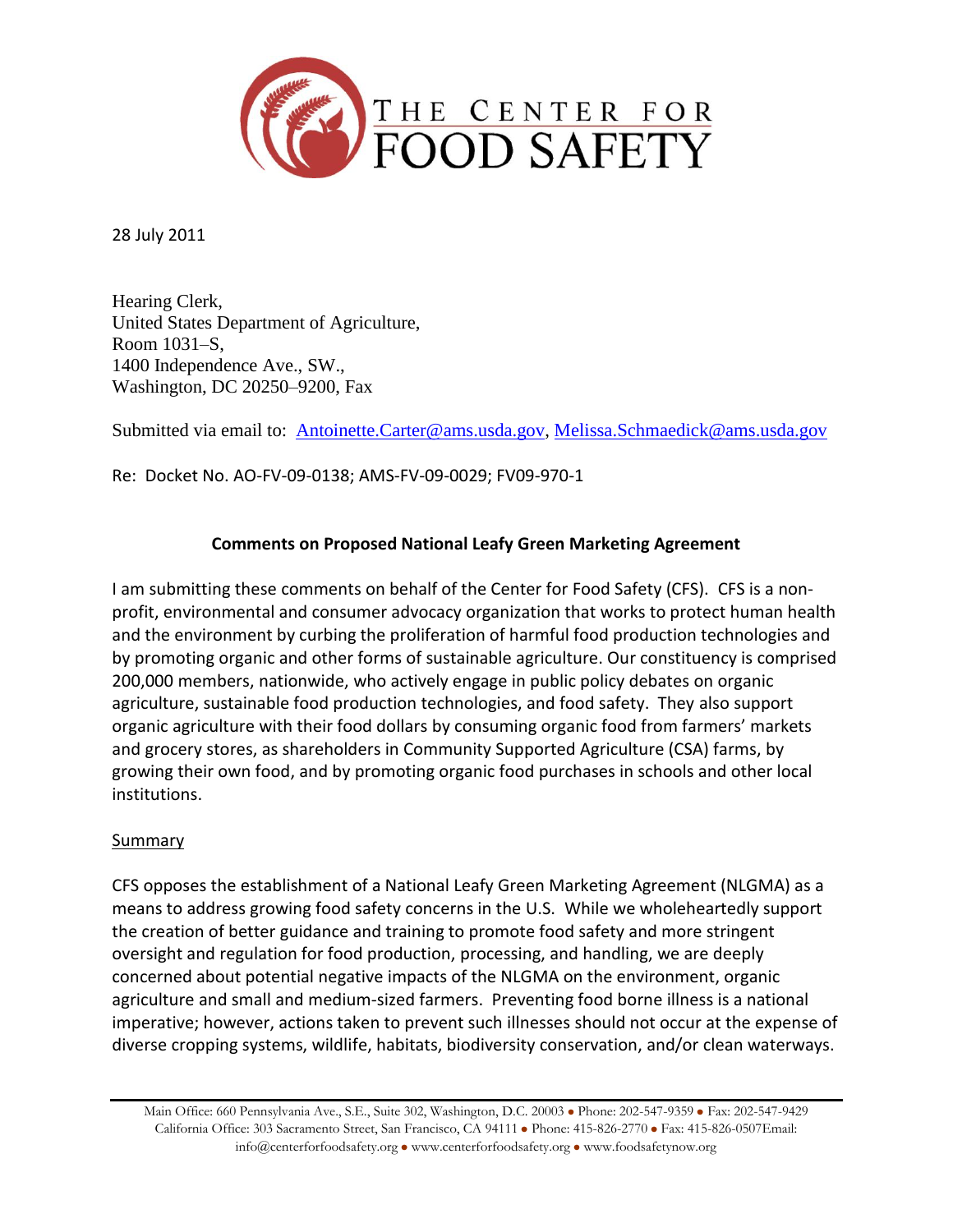We believe that the NLGMA does not adequately address these concerns and that its implementation would adversely impact farm diversity and farming communities across the country. The public has the right to know how their food is grown and that right is much more likely to be preserved through an open, federal rulemaking process than by an industry-driven agreement that lacks transparency and a public participation process.

# Food Safety Must Not Be Regulated by the Agricultural Marketing Service

The marketing arm of USDA is not an appropriate institutional home within government for developing and enforcing food safety standards. As stated on the home page of USDA's Agricultural Marketing Service (AMS) website, AMS's role is to "administer programs that facilitate the efficient, fair marketing of U.S. agricultural products, including food, fiber, and specialty crops."<sup>1</sup> Nowhere on the AMS website is food safety mentioned as a part of its mission or mandate. Moreover, since AMS staff are economic and marketing specialists rather than food safety experts they are not equipped to take on the task of food safety regulation.

Since food safety is a public health issue and not a marketing issue, we believe that the responsibility for regulation and oversight of food safety rests with the U.S. Food and Drug Administration (FDA) in coordination with the U.S. Department of Agriculture (USDA). Our position is consistent with Congress' recent passage of the Food Safety Modernization Act,<sup>2</sup> which gives FDA a greater ability and statutory authority to safeguard our nation's food system. FDA is currently in the process of finalizing its Guidance for Industry on the safety of leafy greens and the duel proposals from FDA and USDA would likely result in overlap, conflict and confusion.<sup>3</sup> While the Center continues to urge FDA to take mandatory and immediate action, we feel that USDA's competing action would undercut FDA's food safety expertise. As such, we believe that the passage of the NLGMA would be duplicative by establishing yet another set of standards that places an additional and unfair burden on leafy green vegetable producers.

# NLGMA Exceeds the Authority of the Agricultural Marketing Agreement Act

The proposed NLGMA extends well beyond the scope of the Agricultural Marketing Agreement Act of 1937 (AMAA), the law authorizes AMS to create marketing orders in the first place. According to the AMAA, its intent is to "establish and maintain such orderly marketing conditions for agriculture commodities in interstate commerce," and to create price parity and stability in the marketplace. The AMAA authorizes the creation of policies to regulate market prices and to facilitate the sale of U.S. farm products, but it does not authorize the adoption of agreements and metrics to address food safety matters. Adoption of the NLGMA as proposed violates the AMAA by putting the AMS in the position of exceeding its statutory and legal authority. Even though the public has repeatedly raised this concern in hearings held across

<sup>&</sup>lt;sup>1</sup> USDA Agricultural Marketing Service. [http://www.ams.usda.gov/AMSv1.0/.](http://www.ams.usda.gov/AMSv1.0/) Web. 26 July 2011.

<sup>&</sup>lt;sup>2</sup> Food Safety Modernization Act (FSMA). Web. [http://www.gpo.gov/fdsys/pkg/PLAW-111publ353/pdf/PLAW-](http://www.gpo.gov/fdsys/pkg/PLAW-111publ353/pdf/PLAW-111publ353.pdf)[111publ353.pdf.](http://www.gpo.gov/fdsys/pkg/PLAW-111publ353/pdf/PLAW-111publ353.pdf)

 $3$  U.S. Food and Drug Administration (July 2009) "Guidance for Industry: Guide to Minimize Microbial Food Safety Hazards of Leafy Greens; Draft Guidance."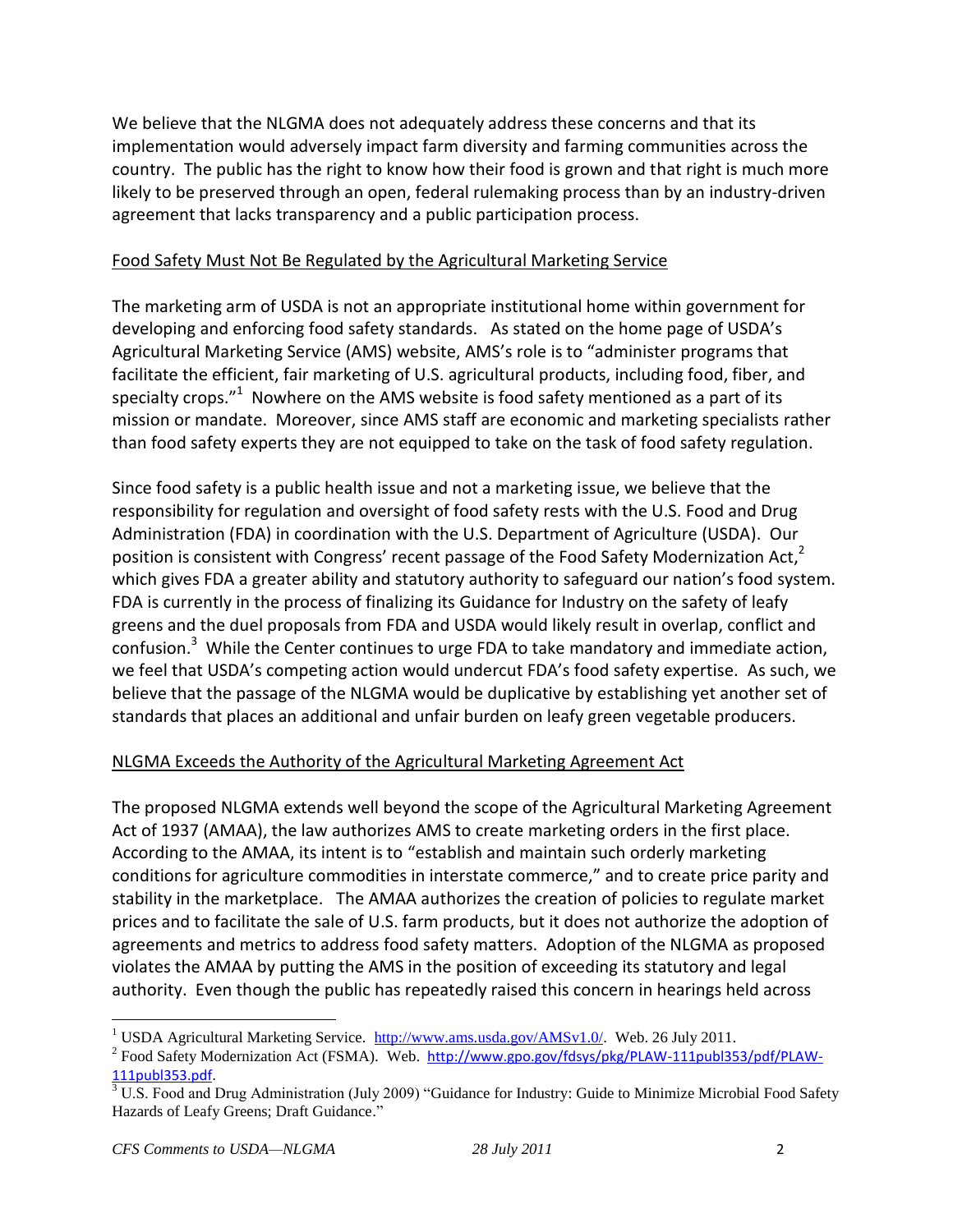the country, and even though USDA has acknowledged these concerns in the proposed rules, the agency has still skirted its responsibility for directly responding to this charge. USDA's failure to prove and defend the AMAA's statutory authority undermines the legitimacy and validity of the NLGMA.

### NLGMA Lacks Transparency and Equal Access to Information

The industry-proposed marketing agreement does not allow for adequate transparency and it has much less public accountability than it would otherwise have in a government-developed, directed, and enforced food safety program. For example, the Board itself would be handpicked by the Secretary of Agriculture, without public disclosure of either the list of Board applicants or the criteria used for choosing members. No explicit public participation provision is proposed to solicit or respond to public input on the topics to be discussed by the Technical Review and Research and Development Committees. Although minutes are required to be taken at all Committee meetings, the draft NLGMA fails to provide for public access to those minutes by posting them on a USDA website or by some other means. This indicates an unfortunate failure on the part of USDA to recognize the value of the breadth of expertise and experience that the wide range of public stakeholders brings to the technical and policy debates on food safety. The closed door process inherent in the proposed NLGMA would leave everyone in the dark about how industry plans to regulate food production practices in the name of "food safety," except for those on the Board. Public comments would only be invited after the industry-driven Board fully developed the NLGMA standards.

#### NLGMA Consolidates Power in the Hands of the Largest Leafy Green Vegetable Handlers

Large leafy green vegetable handlers stand to benefit most from the implementation of the NLGMA. The move towards industry consolidation is most evident in the proposed structure of the NLGMA, dominated by handlers who would occupy the largest number of seats on the Board. The NLGMA allocates 12 seats to food handlers and only 10 seats to food producers, creating a clear imbalance of power on the Board at the onset. A food importer, a retailer, and a food service representative would also be invited on the Board, fortifying the food industry ranks and bumping up their numbers to a total of 15 members. **No certified organic farmer would be required to be appointed even though organic has been the fastest growing sector in agriculture for the past 20 years.<sup>4</sup>**

While USDA acknowledges repeated public requests for small, diversified, and certified organic farmers and handlers to be appointed to the Board, the agency falls short of mandating their inclusion. Instead, the proposal adds the following caveat: "*to the extent practicable* [emphasis added] Board membership shall include representation of [such]...stakeholder groups."<sup>5</sup> This

<sup>&</sup>lt;sup>4</sup> Constance, Douglas H., and Jin Young Choi. "Overcoming the Barriers to Organic Adoption in the United States: A Look at Pragmatic Conventional Producers in Texas." *Sustainability, 2010:* 2(1):163-188.

[http://www.mdpi.com/2071-1050/2/1/163/pdf.](http://www.mdpi.com/2071-1050/2/1/163/pdf) Web. 27 July 2011. 5 §970.40 Establishment and Membership. "National Leafy Greens Marketing Agreement Proposed Rules." *Federal Register.* Vol. 76, No. 83, p. 24293.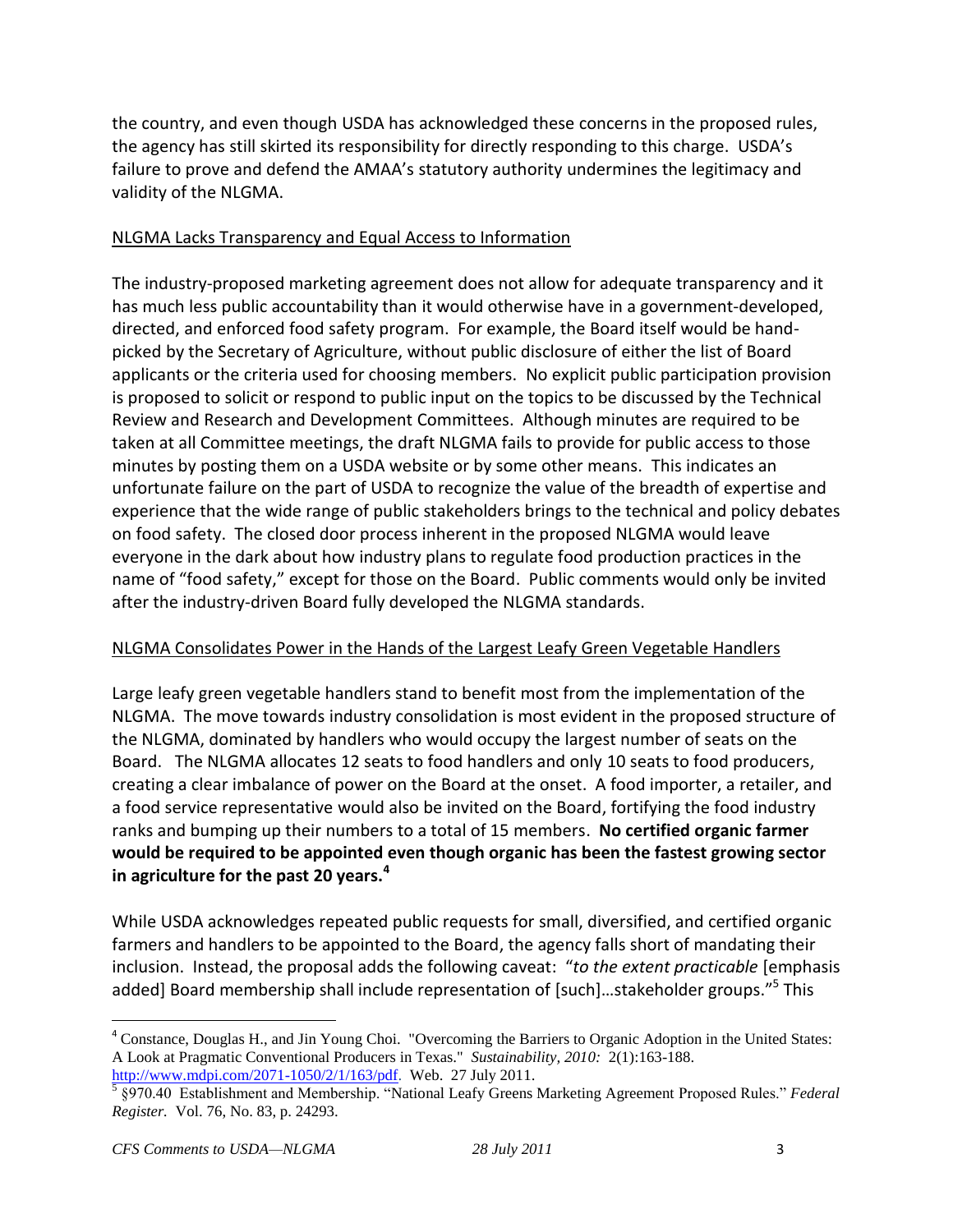weak attempt to include diverse stakeholders further decreases public confidence in the USDA's ability to deliver on its promise of increased food safety, as per NLGMA's stated intent.

In sum, the Board structure would limit the diversity of voices heard on the Board, stifle public participation, and serve to further consolidate the market power of the big players in the leafy green vegetable industry. **The voices of small and diverse farmers would remain largely unheard and so would those of the public. Organic farmers would be completely left out of the NLGMA discussions and decision-making, despite being the most dynamic growth sector in U.S. agriculture.<sup>6</sup>**

# NLGMA Fails to Learn from the California Leafy Green Marketing Agreement Experience

In what is known as the "salad bowl" of the Central Coast of California, farmers grow over 200 crop varieties, including 82,000 tons of lettuce from Monterey's Salinas Valley alone. This fertile bowl is uniquely situated within the watersheds of the Pajaro River, Salinas River, and Elkhorn Slough which empty into the Monterey Bay Marine Sanctuary, the largest, protected marine area in the U.S. The climate and fertile soil of the Central Coast allows for year round production of a diverse range of crops. Unfortunately, this productive landscape has become increasingly scarred and watersheds threatened as farmers degrade the natural environment in an attempt to comply with California's Leafy Green Products Handler Marketing Agreement (LGPHMA)<sup>7</sup>requirements.

Widespread efforts to remove wildlife and habitat are taking place even despite the lack of scientific evidence that these actions will achieve the desired results of enhanced food safety. 8,9,10 In the Salinas Valley, for example, after the 2006 *E. Coli*: 0157: H7 contamination of spinach was made public, one could find piles of dead trees; grasses surrounding farms scraped bare; riparian habitats removed; extensive fences built around property lines, disrupting the movement and feeding of wildlife; ponds bulldozed or sterilized with copper sulfate to kill frogs; and vegetative windbreaks destroyed, all to the detriment of the Salinas Valley Watershed.<sup>11</sup>

7 California Leafy Green Products Handler Marketing Agreement.

<sup>6</sup> Constance and Choi. "Overcoming the Barriers to Organic Adoption in the United States," 2010.

[http://www.caleafygreens.ca.gov/applications/DocumentLibraryManager/upload/LGMA%20MARKETING%20AG](http://www.caleafygreens.ca.gov/applications/DocumentLibraryManager/upload/LGMA%20MARKETING%20AGREEMENT.pdf) [REEMENT.pdf.](http://www.caleafygreens.ca.gov/applications/DocumentLibraryManager/upload/LGMA%20MARKETING%20AGREEMENT.pdf)

<sup>&</sup>lt;sup>8</sup> Stuart, Diana, Carol Shennan, and Martha Brown. "Food Safety versus Environmental Protection on the Central California Coast: Exploring the Science Behind Apparent Conflict," The Center for Agroecology and Sustainable Food Systems, University of California, Santa Cruz, Research Brief #10. 2009.

 $9^9$  Coke, Dale. "Ready-to-Eat or Not: Examining the Impact of Leafy Green Marketing Agreements," Testimony presented to Domestic Policy Subcommittee on Oversight and Government Reform, U.S. House of Representatives. 29 July 2009.

<sup>10</sup> Lochhead, Carolyn. "Crops, pond destroyed in quest for food safety," *San Francisco Chronicle.*13 July 2009. <sup>11</sup> "Habitat Destruction." *Wild Farm Alliance.*

[http://www.wildfarmalliance.org/Press%20Room/press\\_room\\_destruction.htm.](http://www.wildfarmalliance.org/Press%20Room/press_room_destruction.htm) Web. 13 July 2009.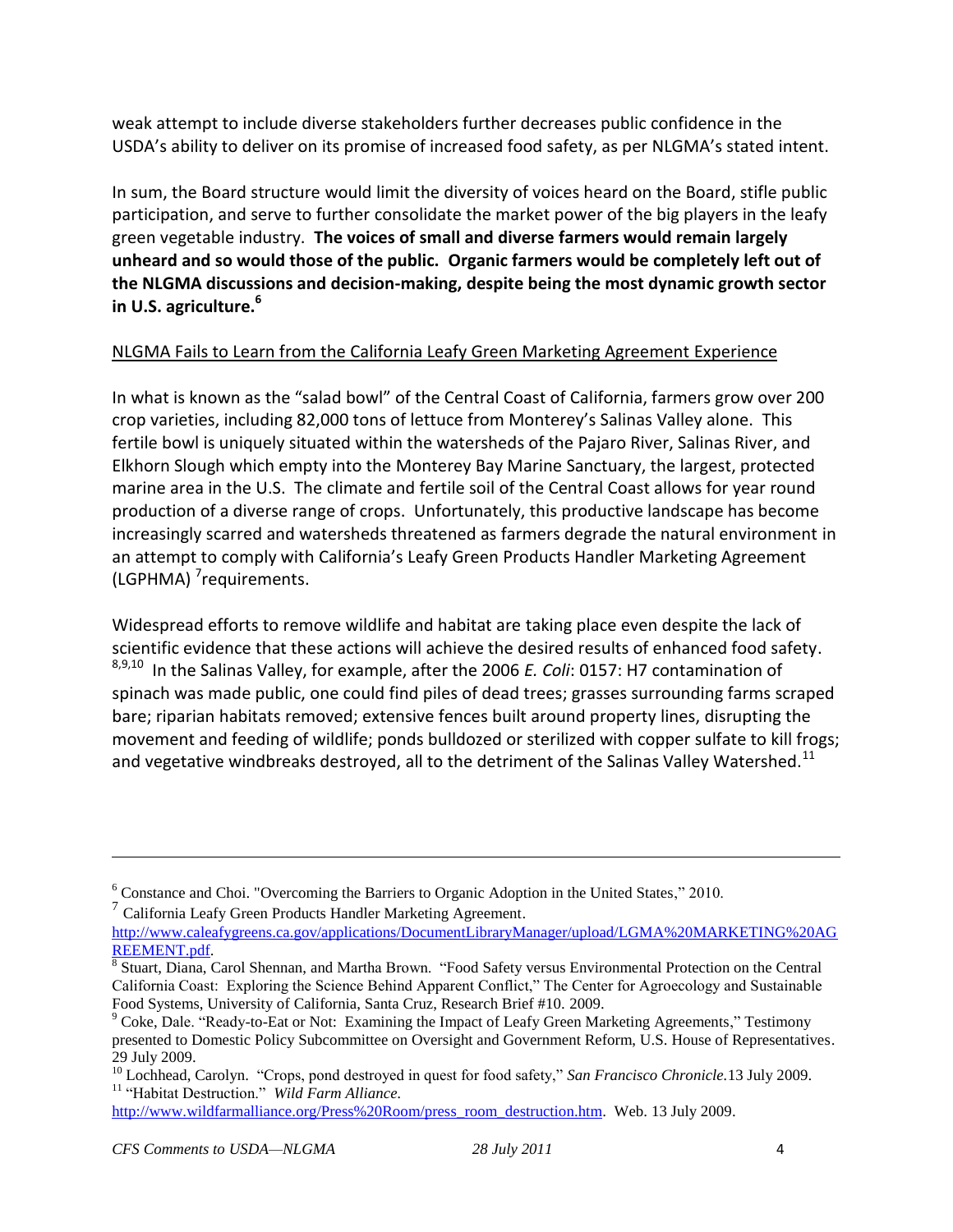A 2007 Survey of Central Coast California growers, conducted by the Resource Conservation District of Monterey County, concluded:

The efforts of agricultural producers on the Central Coast and throughout the state to protect water quality and the environment may be compromised as some food safety guidelines, or interpretation thereof, appear to be in conflict with management practices intended to improve water quality and enhance natural habitat. Growers of fresh produce, particularly leafy greens, are caught in the middle between these competing priorities and in many cases are being put in a position of having to choose between being able to sell their crops or protect the environment.<sup>12</sup>

The survey reported that 21.1% of respondents who grow leafy green vegetables "had actively taken out one or more environmental practices due to food safety concerns."<sup>13</sup> Such practices removed or planned for removal include ponds and reservoirs, duck pond habitat, irrigation recovery ponds, grassed waterways, filter/buffer strips, trees, and shrubs.<sup>14</sup>

In September 2009, just a week before the Monterey NLGMA hearing, more than 1,700 boxes of spinach were recalled from a Salinas Valley distributor who is a signatory to the California LGPHMA.<sup>15</sup> At that time, the industry response to criticisms that California's LGPHMA is not working was that recalls will inevitably increase due to "ramped up routine inspections." $^{16}$ Unfortunately, such recalls provide no evidence or public assurance that the source of contamination is being directly addressed and eliminated.

For CFS and its supporters, food safety is not just about eliminating microbial contamination from farms and processing facilities, it is also about looking at the full spectrum of factors that impinge upon delivering safe, nutritious, affordable, fresh food to consumers across the U.S. and abroad. Factors that have been overlooked in California's LGPHMA include:

- $\triangleright$  adverse effects on farmworkers, communities, environmental health, and food safety from applying large doses of synthetic toxic pesticides and fertilizers on farms;
- $\triangleright$  water and air pollution from the excrement of large livestock and poultry operations that overburden the land and contaminate food;
- $\triangleright$  the removal of beneficial insect and predator habitats that reduce the need for toxic pesticide use on food, in the name of food safety; and

<sup>&</sup>lt;sup>12</sup> Resource Conservation District of Monterey. "A Grower Survey: Reconciling Food Safety and Environmental Protection," p.1, Resource Conservation District of Monterey, Salinas, CA. 2007.

 $13$  Ibid, p. 6, 2007.

<sup>&</sup>lt;sup>14</sup> Also see: Beretti, Melanie. "Challenges to Co-Management of Food Safety and Environmental Protection: A Grower Survey,*"* Resource Conservation District of Monterey, Salinas, CA. July 2009.

<sup>15</sup> Melendez, Claudia. "Spinach recalled after salmonella test," *Santa Cruz, Sentinel.* Web. [http://www.santacruzsentinel.com/localnews/ci\\_13367245.](http://www.santacruzsentinel.com/localnews/ci_13367245) Web. 18 September 2009.

 $\frac{16}{16}$  Resource Conservation District of Monterey, "A Grower Survey," 2007.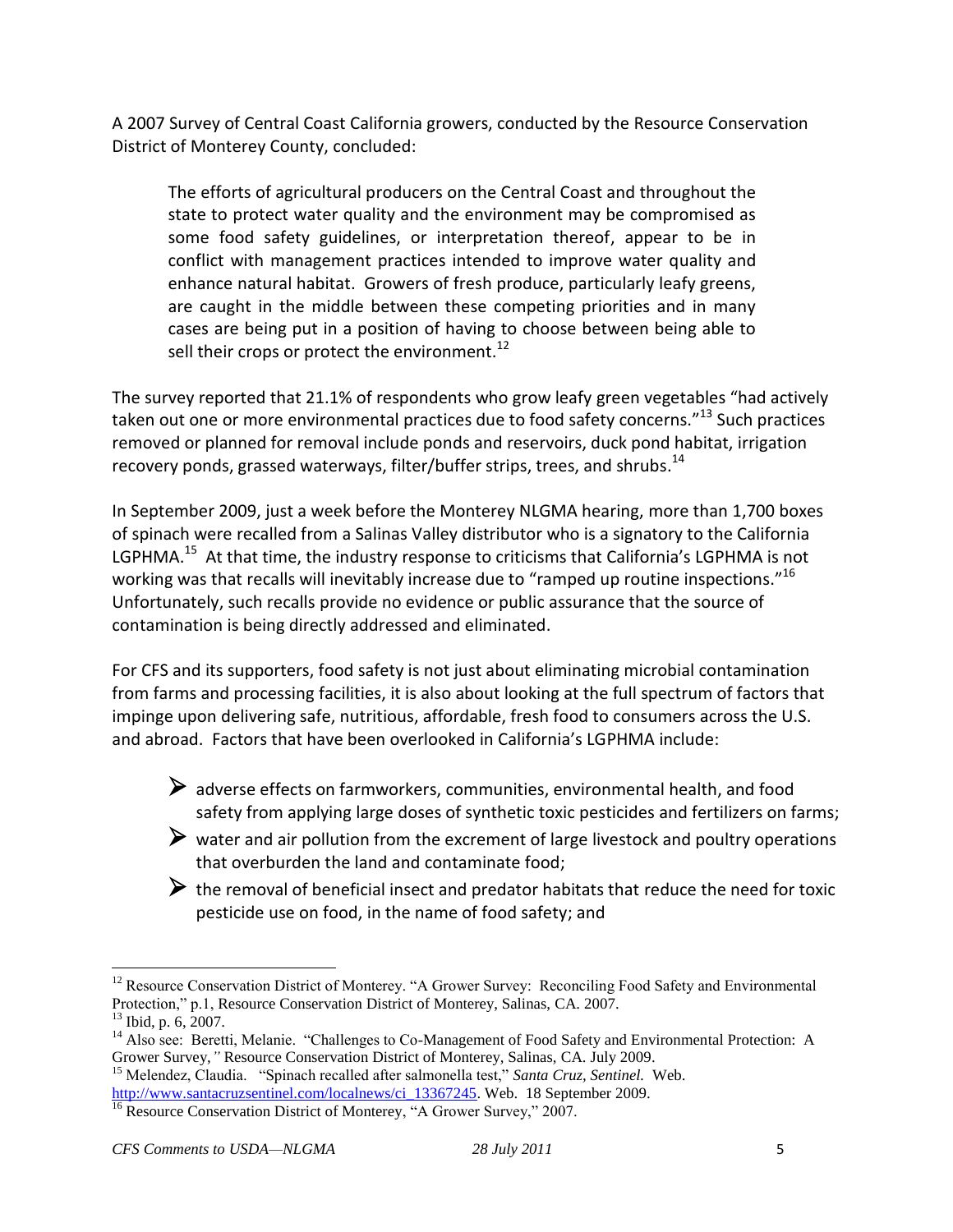$\triangleright$  the non-therapeutic use of antibiotics in livestock raised in confined animal feeding operations (CAFOs) which contribute to widespread antibiotic-resistant pathogens that find their way into our nation's food supply.

All of these factors negatively impinge upon food safety but have been left out of California's LGPHMA, which is purported to be the model for the NLGMA.

#### Organic Agricultural Practices Enhance Food Safety

Factors that enhance food safety also have been disregarded in California's LGPHMA. For example, planting trees, shrubs, and grasses filter pathogenic dust and pesticides. They also protect against agriculture run-off into waterways. Intercropping on farms attracts beneficial insects and pest predators. The use of green manures builds biologically active soils that fight and degrade pathogens. These types of biodiversity conservation measures, among others, are required on organic farms. In fact, the National Organic Standards Board (NOSB) recently adopted a plan to comprehensively address biodiversity with the full support of the National Organic Program.<sup>17</sup>

Organic farmers, by the very nature of how they grow food, reduce food safety hazards because they are prohibited from applying contaminated sewage sludge on farmland, and using toxic, synthetic herbicides and pesticides, as legally mandated by the Organic Foods Production Act (OFPA) of 1990. Organic farmers use compost, rather than synthetic inputs, to build soil fertility and follow strict organic rules for handling, testing, and applying manure-based compost on certified organic land to prevent pathogens such as *E. coli* 0157: H7. Such farmers are also in a better position to quickly identify the potential source of contamination, due to their extensive record keeping in the legally mandated Organic System Plan (OSP). Their systems of production are routinely inspected and certified organic by government-deputized, third party inspectors, who could also become food safety inspectors on organic farms.

Consumers who buy organic food expect that it is grown in a manner that conserves biodiversity and enhances the natural ecology within which it is grown, in accordance with the National Organic Program (NOP). Research has shown that organic consumers deliberately choose to use their food dollars to support organic agricultural systems and the health and environmental benefits they provide.<sup>18, 19</sup> Measures that negatively impact the natural environment, as seen since the implementation of California's LGPHMA, are incompatible with organic farming, particularly with respect to biodiversity conservation. They are also incompatible with the values of the organic food consuming public. The fact the NLGMA would

<sup>&</sup>lt;sup>17</sup> National Organic Standards Board Joint Crops & Compliance, Accreditation, and Certification Committee, "Implementation of Biodiversity Conservation in Organic Agriculture System." 2009. Web. [http://www.ams.usda.gov/AMSv1.0/getfile?dDocName=STELPRDC5075826&acct=nosb.](http://www.ams.usda.gov/AMSv1.0/getfile?dDocName=STELPRDC5075826&acct=nosb)

<sup>&</sup>lt;sup>18 "</sup>When it pays to buy organic." Consumer Reports. February 2006. Web. [http://www.consumersunion.org/pub/core\\_food\\_safety/003130.html.](http://www.consumersunion.org/pub/core_food_safety/003130.html)

<sup>19</sup> 2009 U.S. Families' Organic Attitudes & Beliefs Study. *OTA and Kiwi*. June 2009. Web. [http://www.ota.com/pics/documents/2009OTA-KiwiExecutiveSummary.pdf.](http://www.ota.com/pics/documents/2009OTA-KiwiExecutiveSummary.pdf)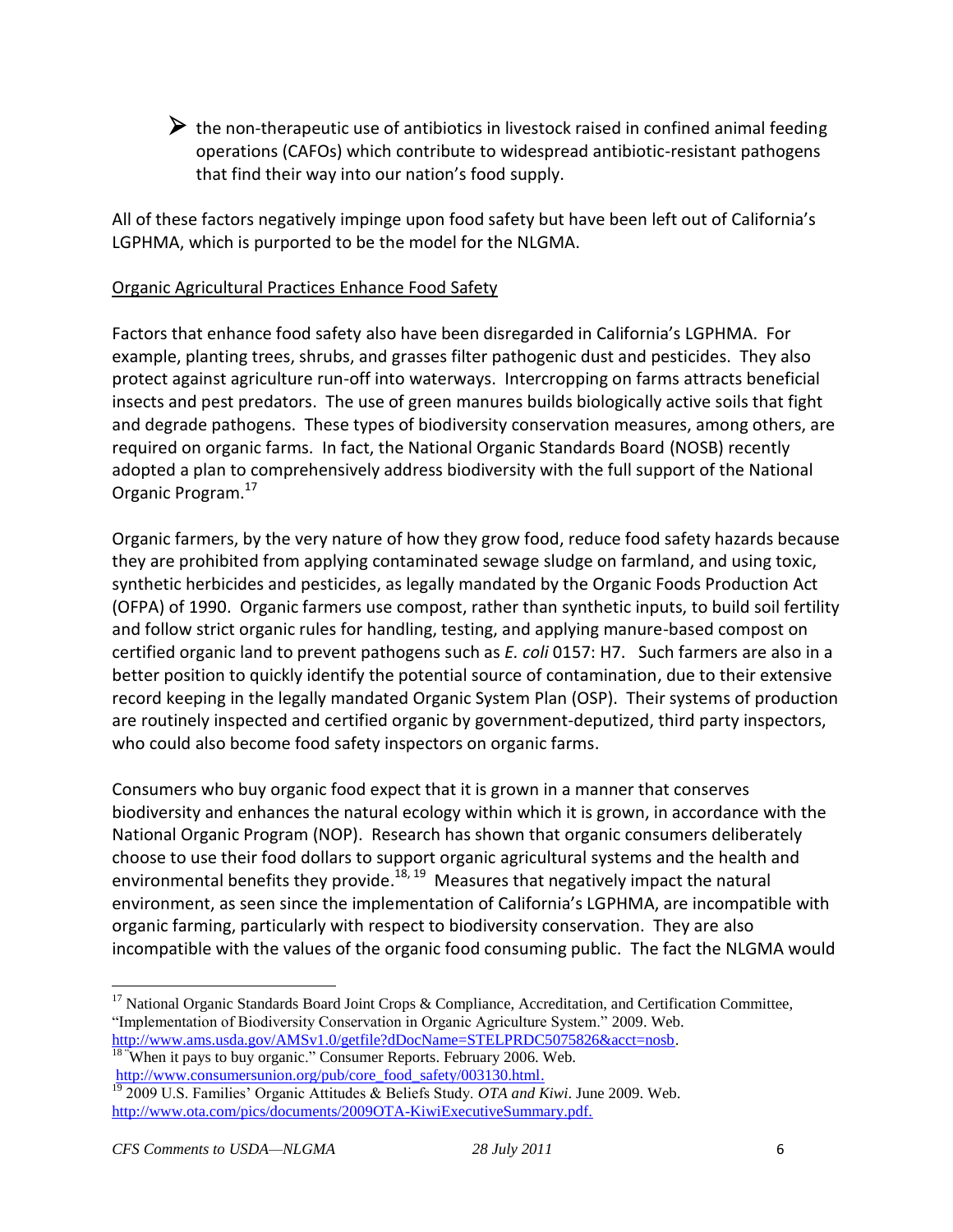not require the appointment of a single organic farmer to its Board demonstrates a clear lack of understanding about the role organic plays in feeding healthy, fresh foods to communities across the nation and supplying organic businesses, worldwide. Such a slight also serves to alienate an important and growing agriculture sector and the markets that support it.

### Small and Medium-sized Farmers Contribute to Food Safety

Critical social factors are integral to delivering a nutritious and sustainable food supply to consumers across the country and they must be carefully considered in discussions about how to improve our nation's food safety. In particular, the important role small and medium-sized farmers play in delivering fresh and healthy food to their communities as well as their contribution to the local economy must be added to the discussion. As such, the creation of a flexible food safety programs is needed, rather than a one-size-fits-all approach which discriminates against these vital contributors to our food supply and economy. Small and medium-sized growers that do not co-mingle their produce with other growers and that sell non-bagged, leafy greens present less risk to the food eating public than larger growers that mix and bag their leafy greens.<sup>20, 21</sup> As we have seen is the case with recalls of leafy greens, the large majority of illnesses and deaths from eating leafy greens comes from large handlers that mix products from many different growers and bag them for shipping to stores across the country.<sup>22, 23</sup> The contribution that small and medium-sized farmers make to maintaining food safety in the leafy greens industry is not acknowledged or accounted for by the drafters of California's LGPHMA. As an intended model for the NGLMA, these same biases are likely to be reproduced in the national agreement, particularly if it is drafted by some of the same authors who drafted California's agreement and who are also big, national industry players.

# NLGMA Is Not the Food Safety Solution

In conclusion, CFS believes that food safety is not just about eliminating microbial contamination from farms and processing facilities. It is also about looking at the full spectrum of factors that impinge upon delivering safe, healthy food to consumers across the U.S. and abroad. It is about the ability of our nation's farmers to meet the caloric and nutritional needs of every person in the U.S., and being able to support themselves and their families in doing so. It is also about sustaining and enhancing the economy of communities where food is grown. And, it is about safeguarding farmworker health, the natural environment and its inhabitants, and the ethical treatment of wildlife and farm animals.

<sup>&</sup>lt;sup>20</sup> Runsten, David and Elly Hopper. "Testimony at hearing on the proposed national leafy green marketing agreement, Monterey, California," 2009. Web.

[http://www.ams.usda.gov/AMSv1.0/getfile?dDocName=STELPRDC5079853.](http://www.ams.usda.gov/AMSv1.0/getfile?dDocName=STELPRDC5079853) <sup>21</sup> "Of Mice and Men," *Terrain Magazine*. Berkeley: Ecology Center. 2 September 2009. [http://ecologycenter.org/terrain/issues/spring-2009/of-mice-and-men/.](http://ecologycenter.org/terrain/issues/spring-2009/of-mice-and-men/) 

<sup>&</sup>lt;sup>22</sup> Starmer, Elanor & Marie Kulick. "Bridging the GAPs, Strategies to Improve Produce Safety, Preserve Farm Diversity and Strengthen Local Food Systems." Food & Water Watch and Institute for Agriculture and Trade Policy, 2009.

 $^{23}$  Coke, Dale. "Ready-to-Eat or Not," 29 July 2009.